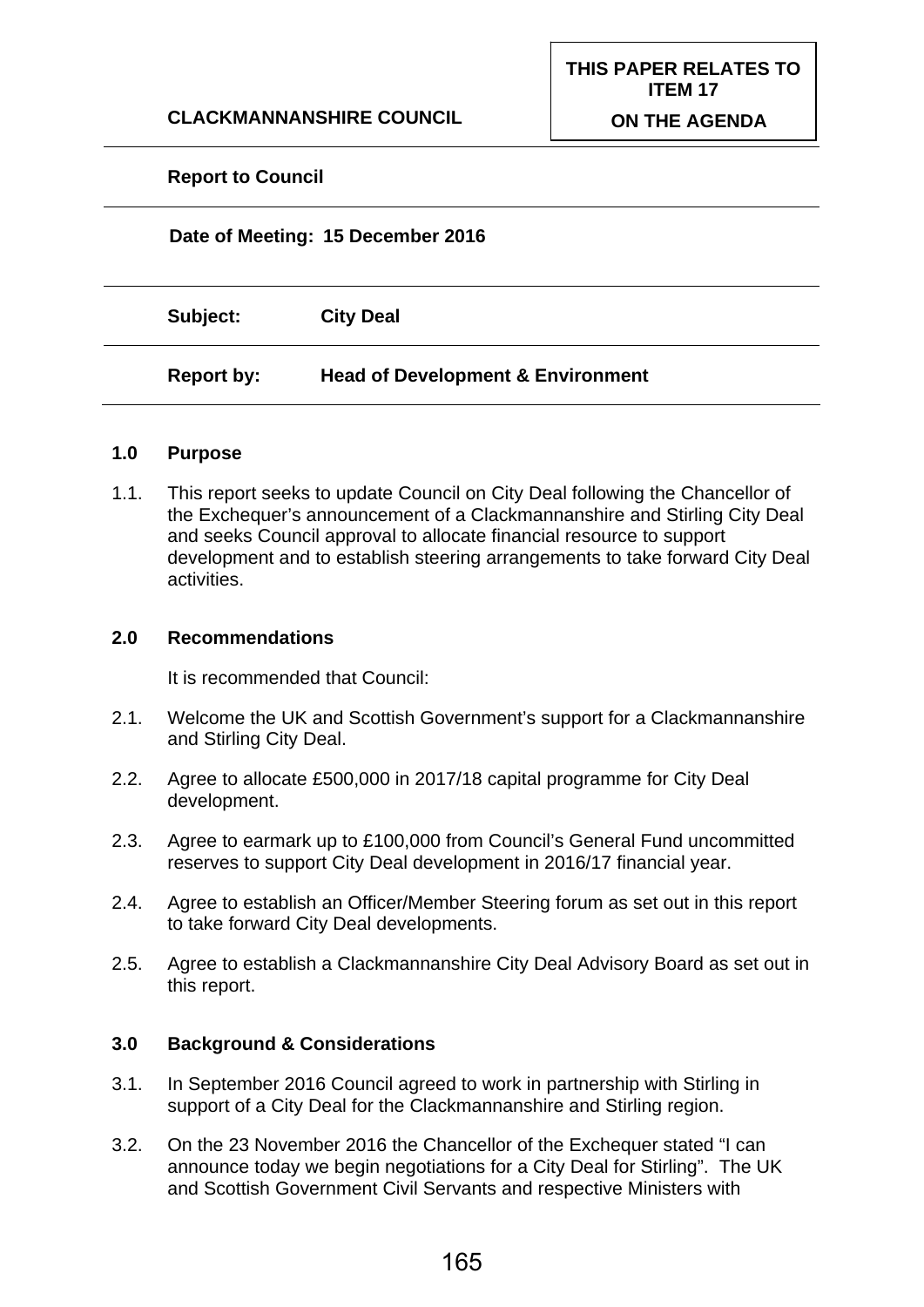responsibility for City Deal have confirmed that this is a City Deal for Clackmannanshire and Stirling.

- 3.3. The next steps for Clackmannanshire and Stirling are to hold joint discussions with the UK and Scottish Governments to progress the City Deal forward. This is expected to follow the arrangements that Edinburgh and the South East region City Deal is going through, which consists of workshops to refine economic proposals.
- 3.4. The Officer/Members Steering Forum would act as a Project and Steering Group to take forward collectively City Deal proposals. Financial and policy decisions will be referred to Council along with a regular updates on City Deal development.
- 3.5. The forum will be made up of Officer leads for themes and projects, the CEO, Executive Director and Head of Development & Environment.
- 3.6. The forum would seek representation from 6 Members, 3 from the Administration, 2 from the Opposition Group and 1 other. The forum would meet at least monthly commencing in January 2017.
- 3.7. The City Deal Advisory Board would seek to appoint City Deal Advisers to support, shape and champion City Deal developments and would consist of Officers, 2 Elected Members being the Leader of the Council and a member of the Opposition Group, business, public bodies, youth representatives and the third sector. The Advisory Board would also seek to meet monthly, commencing in January 2017.
- 3.8. All Services within the Council will have a role to play with key roles for Education, Housing, Development and Environment Services. A Programme Manager has been seconded to lead the coordination and development of proposals. Scottish Government through the Scottish Future Trust have also committed to providing a dedicated resource between January – April 2017 to guide and undertake work for Clackmannanshire.
- 3.9. There will be specific work that the Council shall commission and business case development. The Council will also resource and develop a communication programme and ensure appropriate officer resource is allocated to support proposal development. In order to resource this Council is asked to earmark up to £100,000 if required of revenue funding to be drawn down in 2016/17 and allocate £500,000 of capital funding to support City Deal development in the 2017/18 capital programme. Revenue requirements for 2017/18 will be set out in the Council's budget for 2017/18.
- 3.10. A programme of communication and engagement activities for residents, staff and businesses is being developed, to commence fully in January 2017. A website has been developed and will support communication and engagement activities.

#### **4.0 Sustainability Implications**

4.1. City Deal developments will support the sustainability of the economy and support positive climate change activities.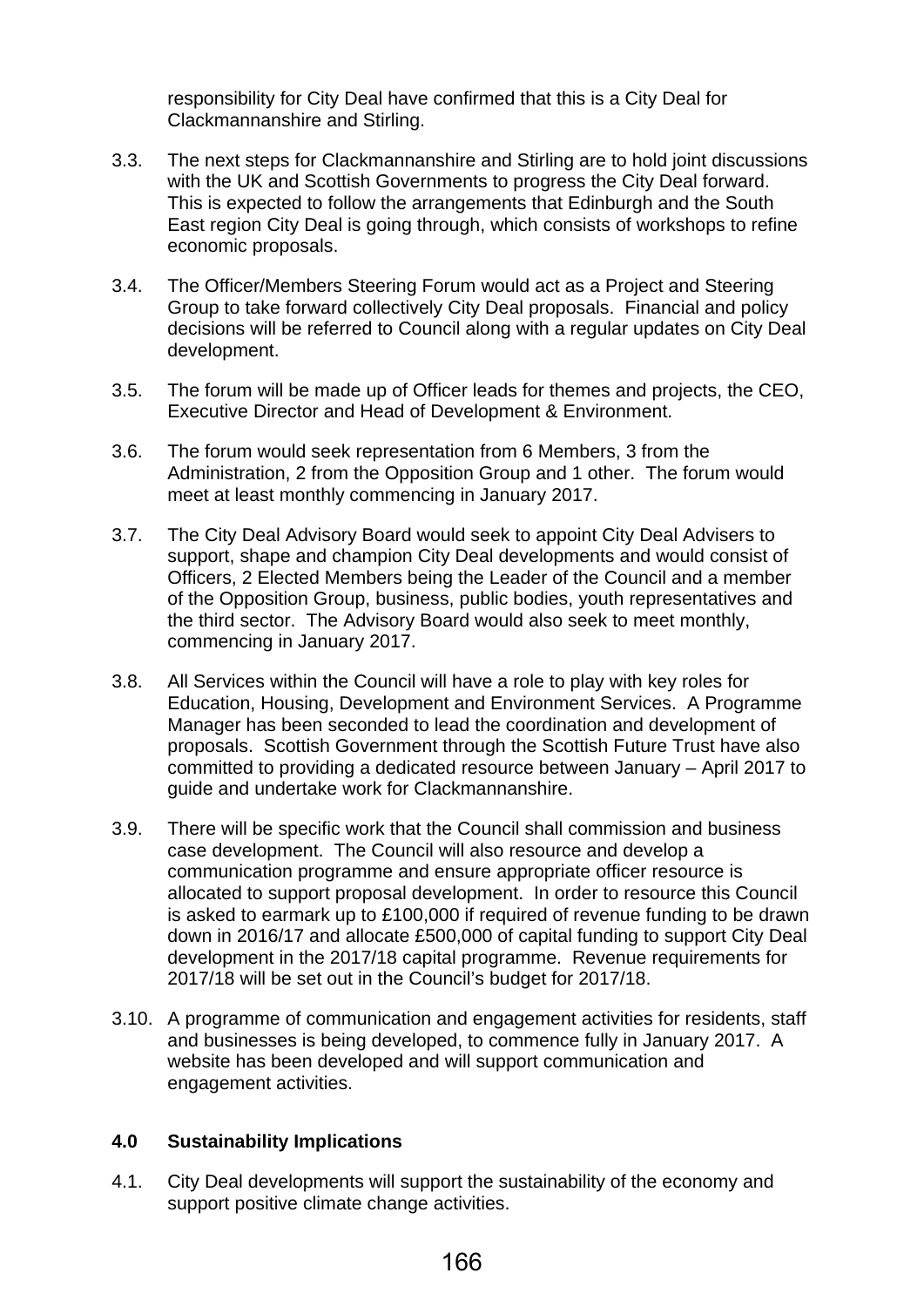# **5.0 Resource Implications**

## *5.1. Financial Details*

- 5.2. £500,000 will be built into the 2017/18 capital programme to support City Deal development.
- 5.3. Up to £100,000 will be drawn from General Fund uncommitted reserves in 2016/17 financial year. Any further City Deal revenue requirements will be built into 2017/18 budget.
- *5.4. Staffing*

A number of officers and chief officers will take forward City Deal developments supported by external resources as appropriate.

#### **6.0 Exempt Reports**

6.1. Is this report exempt? Yes  $\Box$  (please detail the reasons for exemption below) No  $\Box$ 

## **7.0 Declarations**

The recommendations contained within this report support or implement our Corporate Priorities and Council Policies.

(1) **Our Priorities** (Please double click on the check box  $\boxtimes$ )

| The area has a positive image and attracts people and businesses         |   |
|--------------------------------------------------------------------------|---|
| Our communities are more cohesive and inclusive                          | ☑ |
| People are better skilled, trained and ready for learning and employment | ☑ |
| Our communities are safer                                                |   |
| Vulnerable people and families are supported                             |   |
| Substance misuse and its effects are reduced                             |   |
| Health is improving and health inequalities are reducing                 | ☑ |
| The environment is protected and enhanced for all                        | ☑ |
| The Council is effective, efficient and recognised for excellence        |   |

## (2) **Council Policies** (Please detail)

## **8.0 Equalities Impact**

8.1 Have you undertaken the required equalities impact assessment to ensure that no groups are adversely affected by the recommendations?  $Yes \n\begin{bmatrix} \n\end{bmatrix}$  No  $\overline{M}$